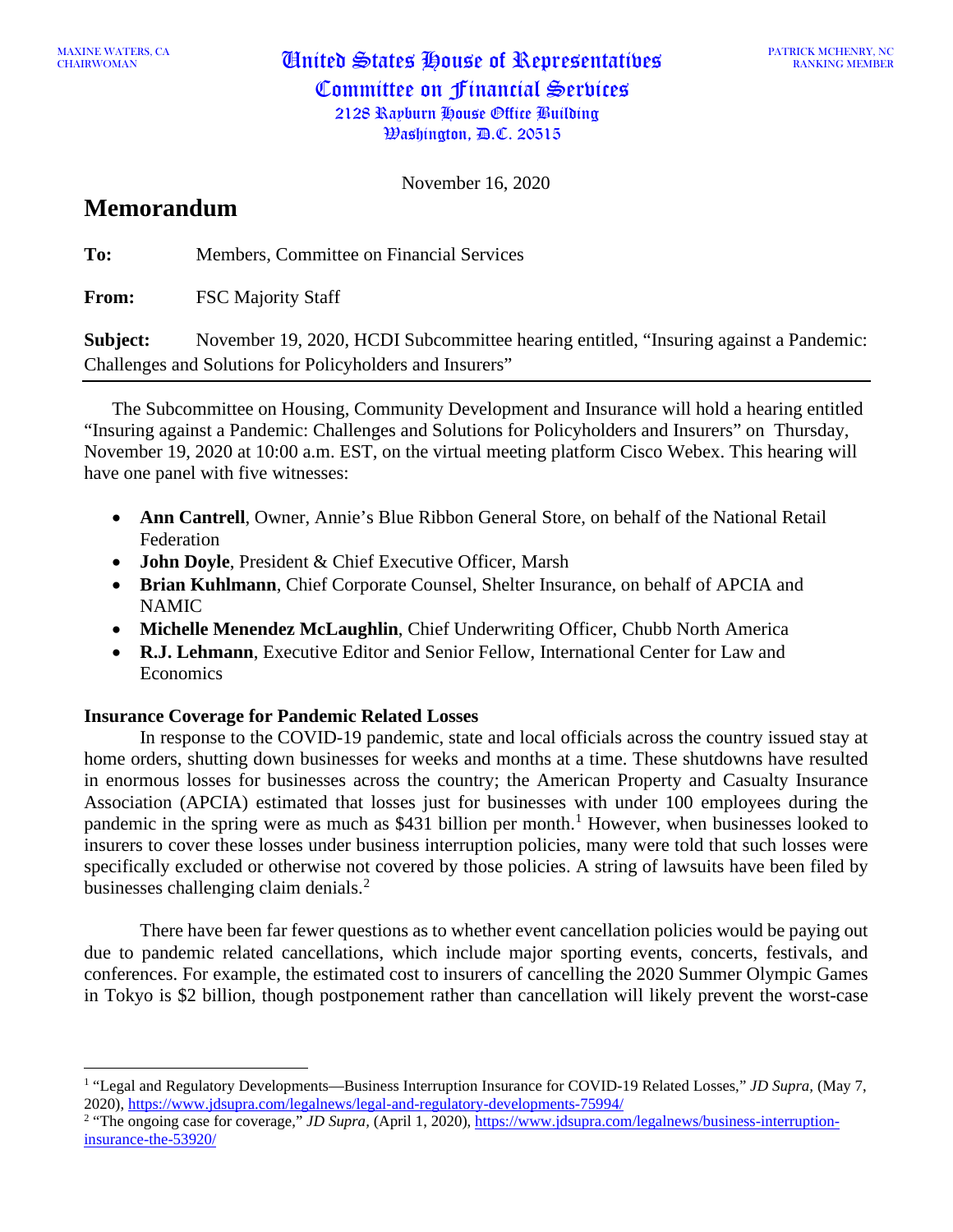scenario for insurers with hundreds of millions of dollars in exposure.<sup>[3](#page-1-0)</sup> Another area of insurance that has encountered significant uncertainty in the context of a pandemic is workers compensation claims, with states taking a wide variety of actions to extend workers compensation protections to first responders, health workers, and in some cases, essential employees like grocery store workers.<sup>[4](#page-1-1)</sup> Other aspects of the insurance industry have seen very different outcomes during the pandemic, however. After stay-at-home orders caused a steep decline in driving in March and April, a significant decline in auto accidents and insurance claims led many auto insurers to issue refunds and credits to policyholders.<sup>[5](#page-1-2)</sup>

### **The Role of the Federal Government**

Consumers and businesses purchase insurance to protect against the risk of loss. In 1945, Congress passed the McCarran-Ferguson Act, which exempted the industry from federal regulation. As a result, insurance is largely regulated at the state level. The Dodd-Frank Wall Street Reform and Consumer Protection Act established the Federal Insurance Office (FIO) within the Department of the Treasury, which has the authority to "monitor the extent to which traditionally underserved communities and consumers have access to affordable non-health insurance products," but does not have authority to issue regulations or preempt state laws beyond those that are not in compliance with international standards.<sup>[6](#page-1-3)</sup> The National Association of Insurance Commissioners (NAIC) helps to coordinate regulation across states.<sup>[7](#page-1-4)</sup> In May, the NAIC sought to inform state insurance regulators' response to the COVID-19 pandemic by requesting information from insurers about their exposure to business interruption coverage.<sup>[8](#page-1-5)</sup>

#### **Business Interruption Coverage**

Most businesses carry commercial property insurance, which protects assets against physical risk such as fires or other damaging events.<sup>[9](#page-1-6)</sup> Some businesses choose to supplement that coverage with business interruption or business income (BI) coverage, which is aimed at covering sustained profit losses from a forced closure.<sup>[10](#page-1-7)</sup> Although comprehensive data is unavailable, the NAIC estimates that 30-40% of businesses carry some form of business interruption coverage, <sup>[11](#page-1-8)</sup> and news reports indicate that many of those policies contain clauses specifically exempting "viral pandemics."<sup>[12](#page-1-9)</sup> These clauses began appearing in policies following the SARS outbreak in 2002,[13](#page-1-10) and in 2006, the Insurance Services Office (ISO) issued a circular stipulating that commercial property policies should offer "no coverage

<span id="page-1-0"></span><sup>3</sup> "Olympics delay, not cancellation, provides reprieve for insurers," *Reuters,* (March 24, 2020), [https://www.reuters.com/article/health-coronavirus-olympics-insurance/olympics-delay-not-cancellation-provides-reprieve](https://www.reuters.com/article/health-coronavirus-olympics-insurance/olympics-delay-not-cancellation-provides-reprieve-for-insurers-idUSL8N2BH255)[for-insurers-idUSL8N2BH255](https://www.reuters.com/article/health-coronavirus-olympics-insurance/olympics-delay-not-cancellation-provides-reprieve-for-insurers-idUSL8N2BH255)

<span id="page-1-1"></span><sup>4</sup> "COVID-19: Workers' Compensation," *National Conference of State Legislatures,* (May 13, 2020), <https://www.ncsl.org/research/labor-and-employment/covid-19-workers-compensation.aspx>

<span id="page-1-2"></span><sup>5</sup> "Auto accidents, insurance claims both down sharply as we stay off the road," *Car and Driver,* (April 20, 2020), caranddriver.com/news/a32201608/auto-accidents-insurance-claims-down-coronavirus/

<span id="page-1-3"></span><sup>6</sup> U.S. Department of the Treasury, [Federal Insurance Office](https://home.treasury.gov/policy-issues/financial-markets-financial-institutions-and-fiscal-service/federal-insurance-office)

<span id="page-1-4"></span><sup>7</sup> The National Association of Insurance Commissioners, [About](https://content.naic.org/index_about.htm)

<span id="page-1-5"></span><sup>8</sup> "COVID-19 Property/Casualty Data Call," *National Association of Insurance Commissioners,*  [https://content.naic.org/index\\_about.htm](https://content.naic.org/index_about.htm)

<span id="page-1-6"></span><sup>9</sup> "Business Interruption Insurance and COVID-19," *Congressional Research Service,* (March 31, 2020), <https://www.everycrsreport.com/reports/IN11295.html>

<span id="page-1-7"></span> $10$  Ibid.

<span id="page-1-8"></span><sup>&</sup>lt;sup>11</sup> "Re: May 21 Small Business Committee hearing," *National Association of Insurance Commissioners*, (May 20, 2020), [https://naic.org/documents/government\\_relations\\_200521.pdf](https://naic.org/documents/government_relations_200521.pdf)

<span id="page-1-9"></span><sup>&</sup>lt;sup>12</sup> "Insurers Knew the Damages Pandemics Could Wreak on Businesses. So they Excluded Them," *Washington Post*, (April

<sup>2, 2020),</sup> [https://www.washingtonpost.com/business/2020/04/02/insurers-knew-damage-viral-pandemic-could-wreak-](https://www.washingtonpost.com/business/2020/04/02/insurers-knew-damage-viral-pandemic-could-wreak-businesses-so-they-excluded-coverage/)

[businesses-so-they-excluded-coverage/](https://www.washingtonpost.com/business/2020/04/02/insurers-knew-damage-viral-pandemic-could-wreak-businesses-so-they-excluded-coverage/)

<span id="page-1-10"></span> $13$  Ibid.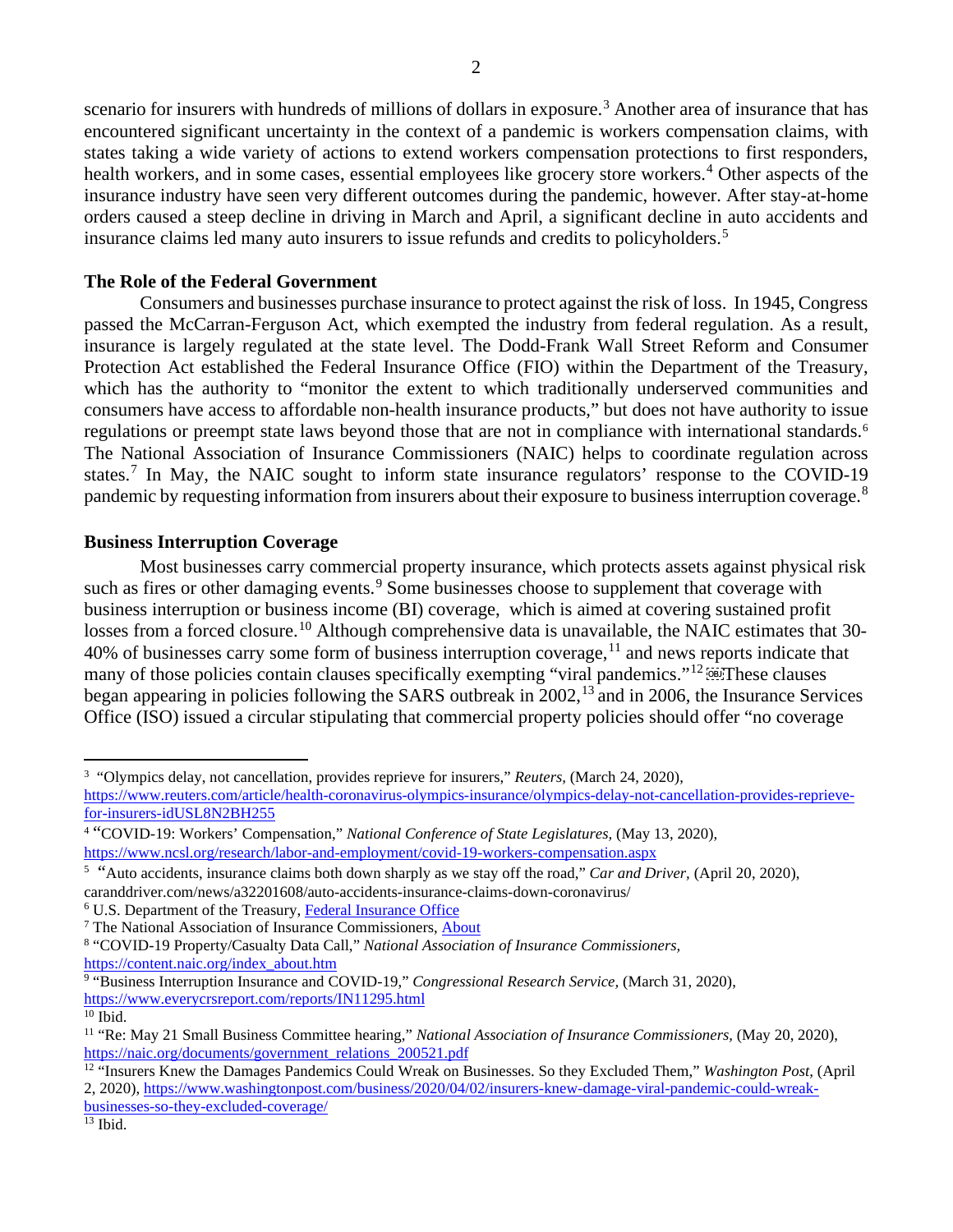for loss or damage caused by or resulting from any virus, bacterium or other microorganism that induces or is capable of inducing physical distress, illness or disease."[14](#page-2-0)

Insurance companies have argued that even without these specific exemptions, BI policies are simply not designed to cover pandemic risks because policyholders must demonstrate direct physical property damage. Case law is split on this question, however. For instance, one 2010 case found that even though a business' premises suffered from mold and bacteria, the claimant did not meet its burden of proof for coverage because the entire building did not need to be evacuated.[15](#page-2-1) Another 2018 court ruling affirmed the insurance industry's interpretation by finding that a business that was disrupted and inconvenienced by nearby roadwork did not qualify for business income coverage because the disruption did not cause "direct physical loss" to the property. [16](#page-2-2) Conversely, the New Hampshire Supreme Court has ruled that "direct physical loss" need not refer to direct physical damage.<sup>[17](#page-2-3)</sup> Although the physical damage from the virus has not generally risen to the level of property damage required by some court rulings, some local officials, such as New York City Mayor Bill De Blasio, have directly referenced "physical losses" caused by the virus in stay at home orders.<sup>[18](#page-2-4)</sup> Business interruption cases have been the subject of extensive litigation internationally as well, and recent rulings in the United Kingdom have required insurers to offer coverage despite references to exemptions for certain diseases.<sup>[19](#page-2-5)</sup>

Through the Coronavirus Aid, Relief, and Economic Security (CARES) Act, Congress approved a Paycheck Protection Program (PPP) to provide forgivable loans to businesses affected by the COVID-19 pandemic. Within two weeks of the PPP's initiation, the \$349 billion approved by CARES Act had been exhausted, and Congress approved additional funding to ensure the PPP's continuation.<sup>20</sup>Although the PPP has helped many businesses meet their payroll, utility, mortgage, and rent costs amid the economic recession caused by COVID-19, businesses have not used the program to recoup losses caused by sustained, involuntarily closure. Data released by the NAIC in July found that over 184,000 businesses had made a claim related to COVID-19, but over 99% of those claims remained unpaid.<sup>[21](#page-2-7)</sup>

#### **State and Federal Policy Proposals Regarding Business Interruption Coverage**

The Insurance Information Industry along with other insurance industry trade groups have contended that global pandemics are "uninsurable," and that "retroactive payouts would bankrupt

<span id="page-2-0"></span><sup>14</sup> "New endorsements filed to address exclusion of loss due to virus or bacteria," *Insurance Services Office,* (July 6, 2006), <https://www.propertyinsurancecoveragelaw.com/files/2020/03/ISO-Circular-LI-CF-2006-175-Virus.pdf>

<span id="page-2-1"></span><sup>15</sup> Universal Image Productions, Inc. v. Chubb Corp., 703 F.Supp.2d 705, 710 (E.D. Mich. 2010)

<span id="page-2-2"></span><sup>16</sup> "Business Interruption Coverage In Light of COVID-19," *Kelley Kronenberg,* (May 4, 2020), <https://www.kelleykronenberg.com/business-interruption-coverage-in-light-of-covid-19/>  $17$  Ibid.

<span id="page-2-4"></span><span id="page-2-3"></span><sup>&</sup>lt;sup>18</sup> "Emergency Executive Order No. 101," Office of the Mayor of New York, (March 17, 2020), <https://www1.nyc.gov/assets/home/downloads/pdf/executive-orders/2020/eeo-101.pdf>

<span id="page-2-5"></span><sup>19</sup> "UK Ruling a 'Significant Step' Toward Certainty for COVID-19 Business Interruption Claims," *McGuire Woods,*  September 21, 2020, https://www.mcguirewoods.com/client-resources/Alerts/2020/9/uk-ruling-covid-19-businessinterruption-claims

<span id="page-2-6"></span><sup>20 &</sup>quot;Where Have the Paycheck Protection Loans Gone So Far," *Federal Reserve Bank of New York,* (May 6, 2020), <https://libertystreeteconomics.newyorkfed.org/2020/05/where-have-the-paycheck-protection-loans-gone-so-far.html>

<span id="page-2-7"></span><sup>21</sup> "COVID-19 Property and Casualty Insurance Business Interruption Data Call," *National Association of Insurance Commissioners,* July 2020, https://content.naic.org/sites/default/files/inline-files/Claims2.pdf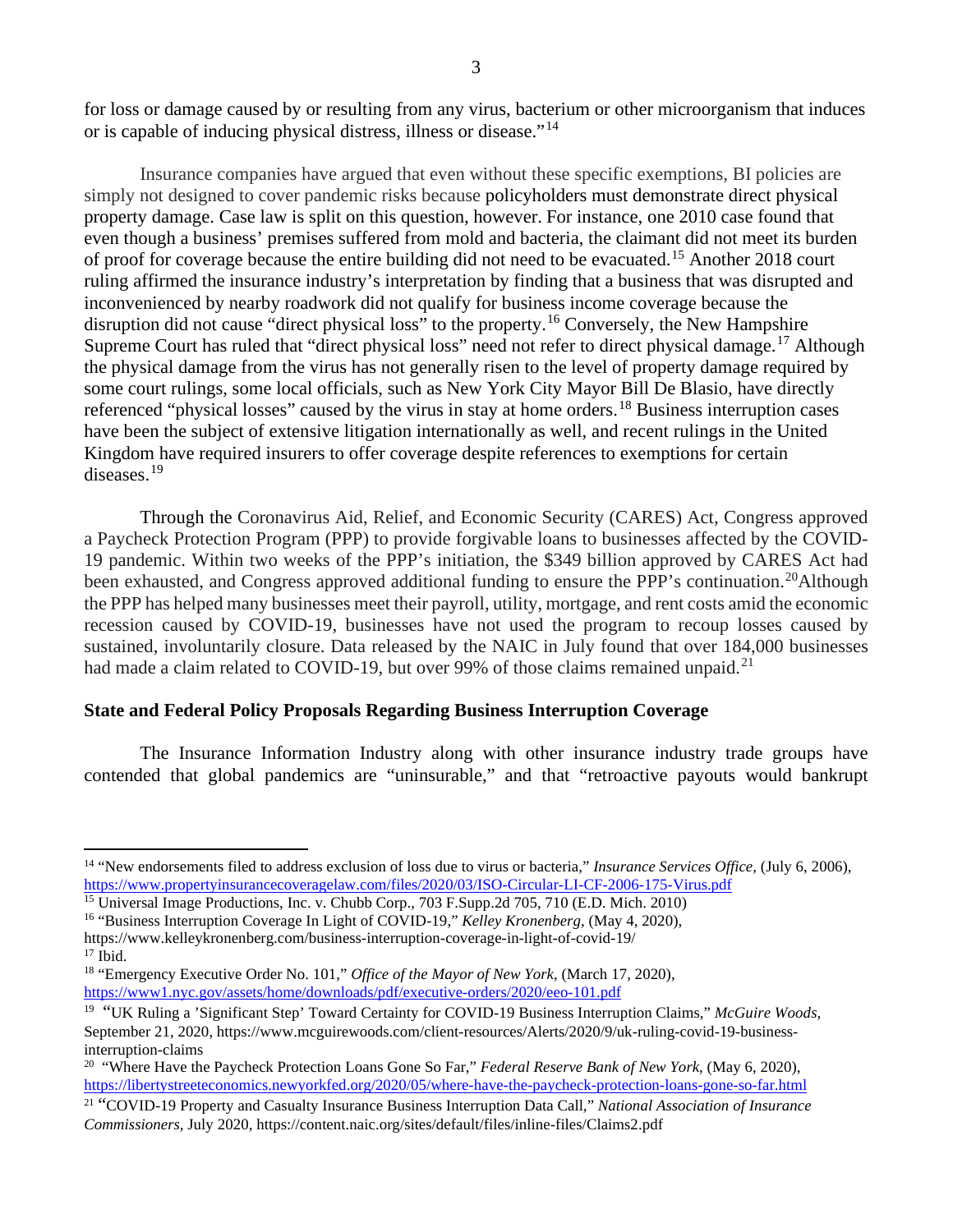insurers."[22](#page-3-0) One analysis found that just two months of retroactive coverage on COVID-19 business interruption claims would cause total capital across US-based insurers and reinsurers to decline by as much as 50%.<sup>[23](#page-3-1)</sup> Despite the massive scope of such payouts, legislation has been introduced in ten states.<sup>[24](#page-3-2)</sup> On April 14, Rep. Mike Thompson (D-CA) introduced the Business Interruption Coverage Act, which prohibits insurance claim denials in the case of major events such as the COVID-19 pandemic.<sup>[25](#page-3-3)</sup> The National Council of Insurance Legislators (NCOIL) has taken the position that any state legislation that retroactively adjusts contracts would violate the Contracts Clause found in Article I of the Constitution.<sup>[26](#page-3-4)</sup>

One solution being considered for more immediate relief is modeled after the Victims Compensation Fund (VCF) created by Congress following the  $9/11$  terrorist attacks.<sup>27</sup> The VCF required setting up a process for adjudication, administered by a special master, and has paid out more than \$5.5 billion since its establishment.<sup>[28](#page-3-6)</sup> Although the NCOIL has written in support of an approach modeled after the VCF, they do not favor the VCF's claims adjustment process, and instead have suggested an approach that builds on existing insurance industry infrastructure for processing claims.[29](#page-3-7)

On May 21, the insurance industry released a plan for addressing global events like pandemics. The Business Continuity Protection Plan (BCPP) would give businesses the option of purchasing revenue replacement insurance that would automatically pay out up to 80% of their revenue following an emergency declaration by the president. Under the BCPP, participating insurers would collect fees, although the payment of claims would be administered by the Federal Emergency Management Agency.<sup>[30](#page-3-8)</sup> Although the major insurance industry trade groups support the BCPP, some insurers have offered alternatives. For instance, Chubb has released a proposal that would split pandemic risk between the government and industry, with insurers guaranteeing fast reimbursements for payroll expenses to small businesses up to \$60 billion, and the government assuming more traditional business interruption insurance for larger businesses, at up to \$1.1 trillion in exposure.<sup>[31](#page-3-9)</sup>

Rep. Carolyn Maloney has also introduced H.R. 7011, the Pandemic Risk Insurance Act (PRIA), modeled after the Terrorism Risk Insurance Act (TRIA) passed after the September  $11<sup>th</sup>$  attacks. Like TRIA, H.R. 7011 would create a federal backstop for businesses that experience losses and events that are

<span id="page-3-8"></span><sup>30</sup> "Insurance Trades Unveil Federal Pandemic Solution," *NAMIC, APCIA, and the BIG I,* (May 21, 2020), [https://www.iamagazine.com/docs/default-source/pdf's/joint-industry-press-release-5-21-](https://www.iamagazine.com/docs/default-source/pdf) [2020afd9d0d5cc254e3592bf8b52f0a32def.pdf?sfvrsn=1fe182da\\_0](https://www.iamagazine.com/docs/default-source/pdf)

<span id="page-3-0"></span><sup>&</sup>lt;sup>22</sup> "Understanding Business Industry Insurance and Pandemics," *Insurance Information Institute*, (April 13, 2020), [https://www.iii.org/sites/default/files/docs/pdf/business\\_interruption\\_101\\_041320\\_2.pdf](https://www.iii.org/sites/default/files/docs/pdf/business_interruption_101_041320_2.pdf)

<span id="page-3-1"></span><sup>23</sup> "Two Months of Retroactive Business Interruption Coverage Could Wipe Out Half of Insurers' Coverage," *AM Best,* (May 5, 2020),<http://news.ambest.com/presscontent.aspx?refnum=29325&altsrc=9>

<span id="page-3-2"></span><sup>24</sup> "Business Interruption/Business Owner's Policies," *National Association of Insurance Commissioners,* (November 11, 2020), https://content.naic.org/cipr\_topics/topic\_business\_interruptionbusinessowners\_policies\_bop.htm

<span id="page-3-3"></span><sup>25 &</sup>quot;Thompson Introduces the Business Interruption Coverage Act," *Rep. Mike Thompson,* (April 14, 2020), https://mikethompson.house.gov/newsroom/press-releases/thompson-introduces-the-business-interruption-insurancecoverage-act#:~:text=Mike%20Thompson%20(CA%2D05),safety%20power%20shutoffs%20or%20evacuations.

<span id="page-3-4"></span><sup>26</sup> "Business Interruption Insurance and Coronavirus," *National Council of Insurance Legislators,* (March 25, 2020),

https://us.eversheds-sutherland.com/portalresource/TC-ML-letter-to-Congress-re-COVID-3-25-2020.pdf 27 "The September 11th Victim Compensation Fund," *Congressional Research Service,* (October 17, 2019),

<span id="page-3-5"></span>https://www.crs.gov/Reports/R45969?source=search&guid=2ef232df64af4cf1ad904ac984ab3ceb&index=1

<span id="page-3-6"></span> $^{28}$  Ibid.

<span id="page-3-7"></span><sup>29</sup> "Business Interruption Insurance and Coronavirus," *National Council of Insurance Legislators,* (March 25, 2020), https://us.eversheds-sutherland.com/portalresource/TC-ML-letter-to-Congress-re-COVID-3-25-2020.pdf

<span id="page-3-9"></span><sup>31</sup> "U.S. Industry Rifts Deepen Over Pandemic Cover," *Financial Times,* 7.9.2020, *https://www.ft.com/content/4d7249ebefa5-4b51-86ec-fe36a1467185*